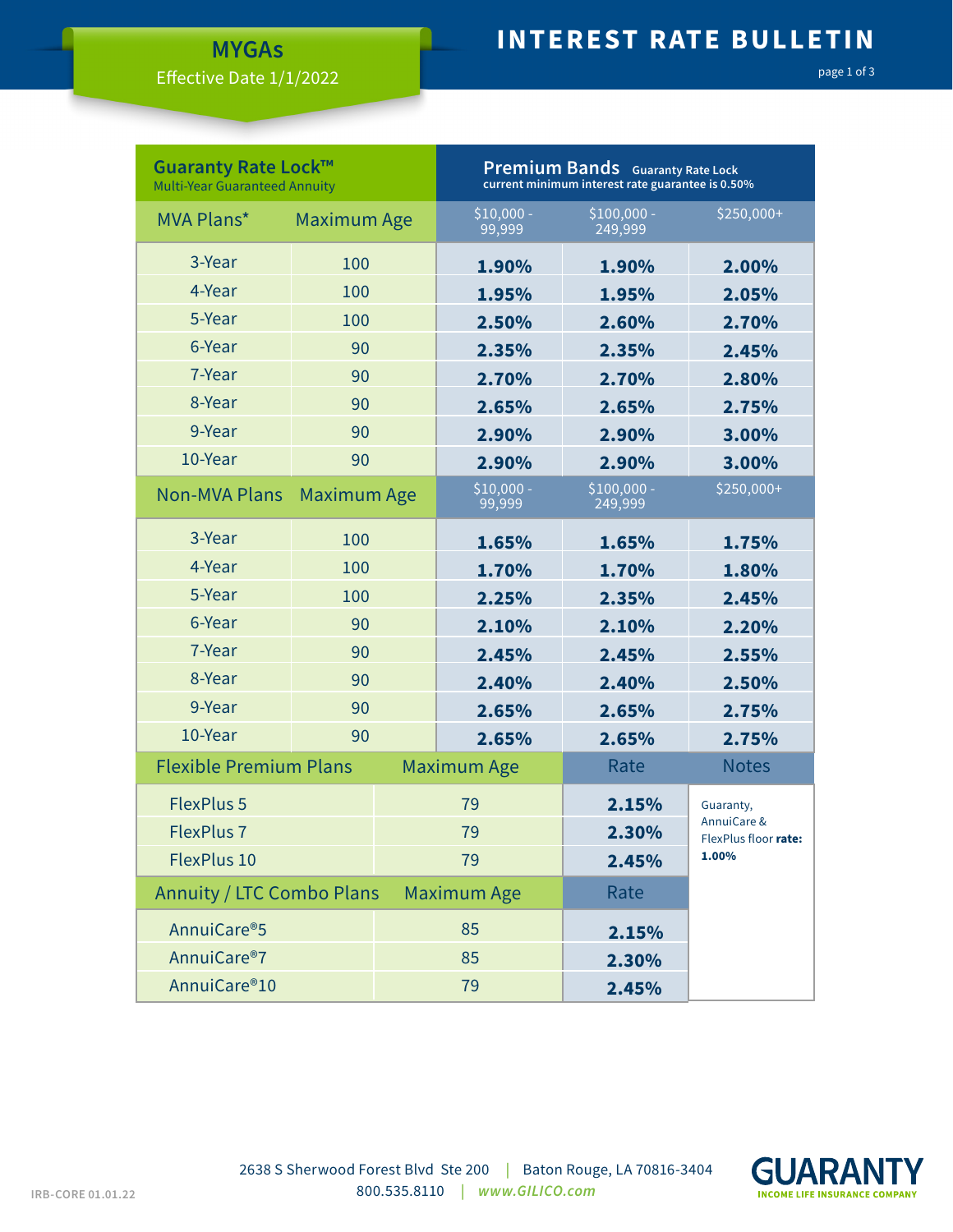| RateWise™ Unique MYGA with<br><b>Strong Potential for Rising Interest Rates</b>               | <b>Premium Bands</b> |         |         |
|-----------------------------------------------------------------------------------------------|----------------------|---------|---------|
| Option 1                                                                                      | 3-Years              | 5-Years | 7-Years |
| Fixed Account Rate with Liquidity Rider                                                       | 1.75%                | 2.20%   | 2.40%   |
| Fixed Account Rate without Liquidity Rider                                                    | 1.85%                | 2.30%   | 2.50%   |
| Option 2                                                                                      | 3-Years              | 5-Years | 7-Years |
| Floating Account Base Rate with Liquidity Rider                                               | 0.40%                | 0.95%   | 0.95%   |
| Floating Account Base Rate without Liquidity Rider                                            | 0.50%                | 1.05%   | 1.05%   |
|                                                                                               | 3-Years              | 5-Years | 7-Years |
| Current EFFR** as of: Dec. 21, 2021                                                           | 0.08%                | 0.08%   | 0.08%   |
| Total 1st Yr. Credited Interest Rate with Liquidity Rider                                     | 0.48%                | 1.03%   | 1.03%   |
| Total 1st Yr. Credited Interest Rate without Liquidity<br>Rider (Guaranteed Base Rate + EFFR) | 0.58%                | 1.13%   | 1.13%   |
| Maximum Interest Rate<br>(Guaranteed Base Rate + 4% Rate Cap)                                 | 4.50%                | 5.05%   | 5.05%   |

Guaranteed rate for 3, 5 or 7 Years. Rates are subject to change.

++ The Effective Federal Funds Rate (EFFR) is subject to change. The initial rate will be based on the EFFR at issue and will reset each policy anniversary. The EFFR is the interest rate at which a depository institution lends funds maintained at the Federal Reserve overnight to another depository institution. The Effective Federal Funds Rate is one of the most influential interest rates in the U.S. economy.

Guaranteed Minimum Interest Rate is currently 0.05%.

Full Accumulation Value Death Benefit on All Plans

Liquidity Rider -10 bps (Rider Benefits = Free Monthly Interest Withdrawals, 10% Free Withdrawal, Qualified Plan RMDs)

#### **STATE APPROVALS FOR PRODUCT AVAILABILITY ARE AS FOLLOWS:**

**Guaranty Rate Lock™ Annuity available in all states EXCEPT:** AK, HI, ME and NY.

**RateWise Annuity available in all states excluding:** AK, HI, ME and NY.

**AnnuiCare (10, 7 and 5) and FlexPlus Annuities available in:** AL, AZ, AR, CA, CO, FL, GA, IL, IN, IA, KS, KY, LA, MI, MS, MO, MT, NE, NV, NM,

NC, ND, OH, OK, OR, SC, TN†, TX, UT, WA, WY

**AnnuiCare (10, 7 and 5), FlexPlus Annuities and Guaranty Annuities available in:** CA†

These products not approved in: AK, CT, HI, ID, MA, ME, MD, NH, NJ, NY, PA, RI, VA, VT, WV, WI

*†California and Tennessee ONLY - Please note the FlexPlus annuity includes a full accumulation value death benefit and the Terminal Illness Rider*. The Nursing Care Facility Waiver Rider – GI534 and Enhanced Life Income Payment Option Rider – GI533 are not available.

**\*MVA Disclaimer:** The Market Value Adjustment (MVA) could increase or decrease cash surrender values during the initial guarantee period. If interest rates increase on the 5-year Treasury bond after the contract is purchased, the surrender charge will increase; if rates decrease after the issue date, the surrender charge will decrease. Your clients should only consider purchase of the annuity if they intend to hold it through the initial rate guarantee period.

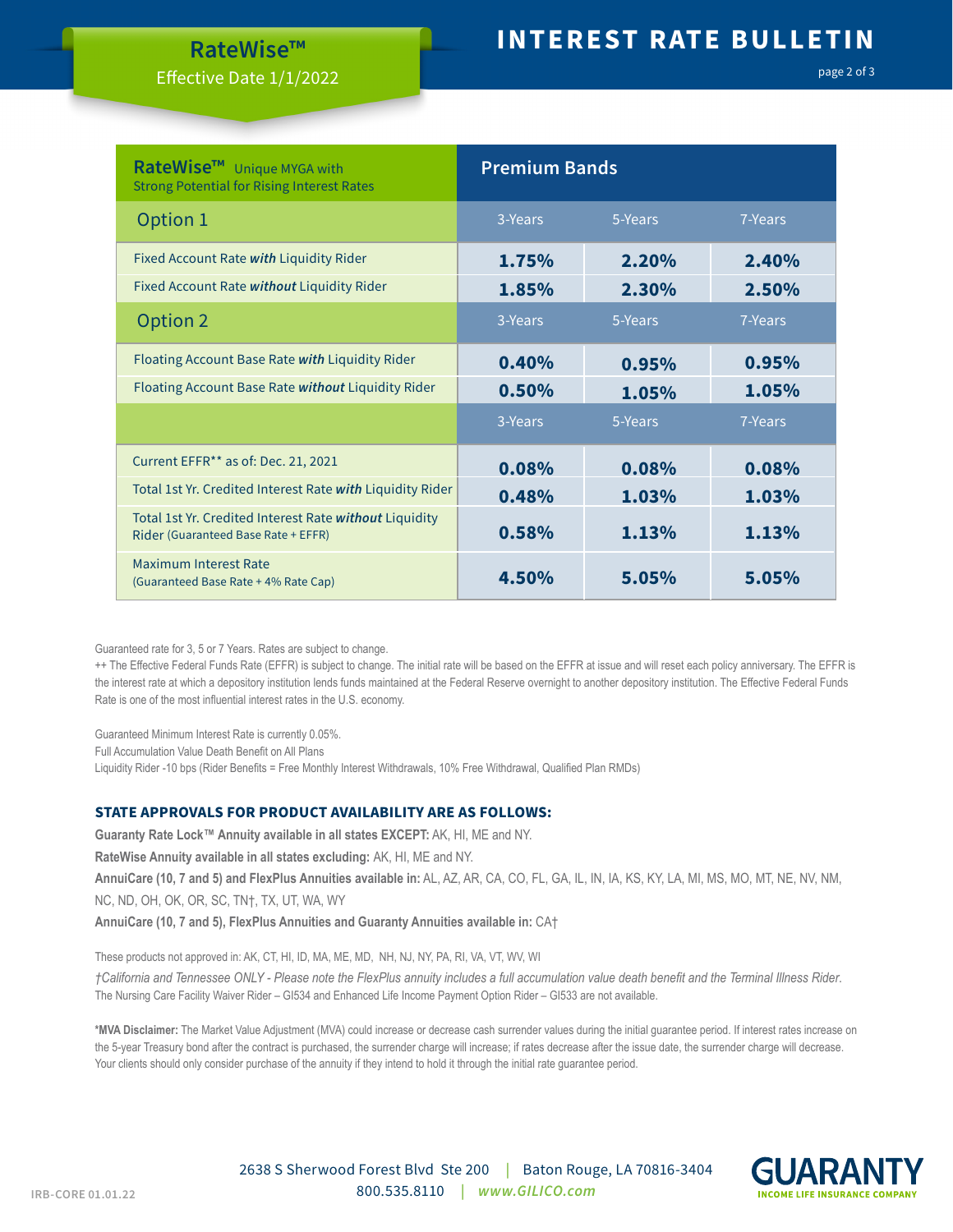### Effective Date  $1/1/2022$

# **WealthChoice INTEREST RATE BULLETIN**<br> **INTEREST RATE BULLETIN**

| <b>WealthChoice Fixed Indexed Annuity</b> | New Money Rate*                       |         |
|-------------------------------------------|---------------------------------------|---------|
| Index                                     | <b>Crediting Method</b>               |         |
| Horizon Ascend 5% <sup>®</sup> Index      | Annual Point-to-Point Par Rate        | 70.00%  |
| <b>S&amp;P 500®</b>                       | Annual Point-to-Point Par Rate        | 25.00%  |
| <b>5 YEAR</b>                             | <b>Annual Point-to-Point Cap</b>      | 4.50%   |
|                                           | <b>Monthly Sum Cap</b>                | 1.00%   |
| Horizon Ascend 5% <sup>®</sup> Index      | Annual Point-to-Point Par Rate        | 80.00%  |
| S&P 500 <sup>®</sup>                      | <b>Annual Point-to-Point Par Rate</b> | 30.00%  |
| <b>7 YEAR</b>                             | <b>Annual Point-to-Point Cap</b>      | 5.00%   |
|                                           | <b>Monthly Sum Cap</b>                | 1.00%   |
| Horizon Ascend 5% <sup>®</sup> Index      | Annual Point-to-Point Par Rate        | 100.00% |
|                                           | Annual Point-to-Point Par Rate        | 35.00%  |
| <b>S&amp;P 500®</b>                       | Annual Point-to-Point Cap             | 4.00%   |
| 10 YEAR (no bonus)                        | <b>Monthly Sum Cap</b>                | 1.25%   |
|                                           |                                       |         |
| Horizon Ascend 5% <sup>®</sup> Index      | Annual Point-to-Point Par Rate        | 60.00%  |
| S&P 500 <sup>®</sup>                      | <b>Annual Point-to-Point Par Rate</b> | 25.00%  |
| <b>10 YEAR</b> (with Premium Bonus)       | <b>Annual Point-to-Point Cap</b>      | 3.00%   |
|                                           | <b>Monthly Sum Cap</b>                | 1.00%   |
| <b>Fixed Rate</b>                         |                                       | 1.50%   |
|                                           |                                       |         |

\*Rates may not be applicable to existing policy renewals.

#### **WealthChoice available in all states excluding:** AK, HI, ME, NY

**The Horizon Ascend 5%™ Index** is a trademark of Horizon Investments®, LLC ("Horizon") and has been licensed for use for certain purposes by or on behalf of the annuity. The Index is the exclusive property of Horizon and is made and compiled without regard to the needs, including, but not limited to, the suitability needs, of Guaranty Income Life Insurance Company, the annuity, or the annuity contract owners. The annuity is not sold, sponsored, endorsed or promoted by Horizon or any other party involved in, or related to, making or compiling the Index.

**The S&P 500® Price Return Index** is a product of S&P Dow Jones Indices LLC, a division of S&P Global, or its affiliates ("SPDJI") and has been licensed for use by **Guaranty Income Life Insurance Company**. Standard & Poor's® and S&P® are registered trademarks of Standard & Poor's Financial Services LLC, a division of S&P Global ("S&P"); Dow Jones® is a registered trademark of Dow Jones Trademark Holdings LLC ("Dow Jones"). **Guaranty Income Life Insurance Company's** insurance products are not sponsored, endorsed, sold or promoted by SPDJI, Dow Jones, S&P, or their respective affiliates, and none of such parties make any representation regarding the advisability of investing in such product(s)nor do they have any liability for any errors, omissions, or interruptions of the S&P 500® Price Return Index.

Annuities may lose value due to fees and charges and are not insured by the FDIC or any federal government agency. Not a deposit of or guaranteed by any bank, bank affiliate or credit union.

A fixed index annuity is not a security and is not an investment in the stock market. Index account interest is based, in part, on index performance. Past performance of an index is not an indication of future performance.

A 45-Day Rate Lock is based on the date the application is date-stamped as received by Guaranty Income Life Insurance Company. Applications received by 3:00pm CST will be credited with the rates on that day. Applications received after 3:00 pm CST will be credited as of the next day.



2638 S Sherwood Forest Blvd Ste 200 **|** Baton Rouge, LA 70816-3404 800.535.8110 **|** *www.GILICO.com*